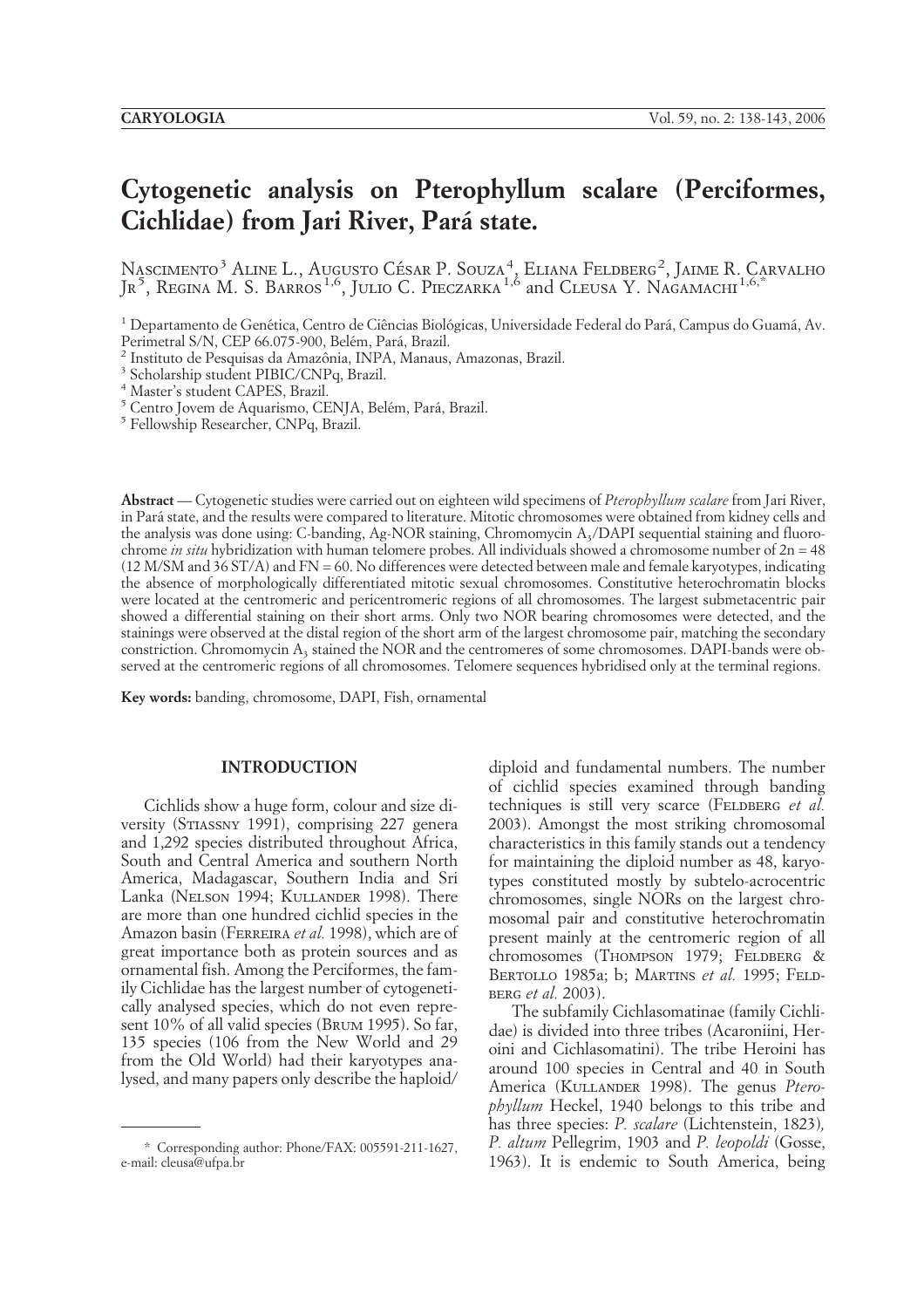widely distributed in the Amazon basin (AXELROD 1995). They are known as angelfishes.

*Pterophyllum scalare* is one of the best known and popular Amazonian ornamental fish species in ornamental fish trade and aquaculture (Yamamoto *et al.* 1999). The international trade has shown a great interest for Amazonian species belonging to the family Cichlidae, and its demand is becoming increasingly higher (Снло 1993).

Of the three species of the genus *Pterophyllum*, only *P. scalare* was cytogenetically analysed. Post (1965) and SCHEEL (1973) only determined the haploid number of 24, whereas Thompson (1979) and Krichana *et al.* (1996), who described the karyotype of specimens obtained from commercial sources, found the same data:  $2n = 48$ , being 4 meta-submetacentric (M/SM) and 44 subtelo-acrocentric (ST/A) and fundamental number (FN) equal to 52. Krichana *et al.* (1996) still reported a single NOR for this species, with stainings on the distal regions of the short arms of one pair of subtelocentric chromosomes.

This paper provides the description of karyotype of *P. scalare*, collected in Jari River-PA, through classical and molecular cytogenetic techniques. It adds new information to existing cytogenetic data for cichlids, providing further information that may contribute for them taxonomy, evolution and phylogeny.

species *Pterophyllum scalare* from Jari River (00° 50'46.2"S and 52° 29'22.3" W), Monte Dourado, Pará, Brazil, were analysed.

Mitotic chromosomes were obtained from kidney cells through the direct extraction technique with slight changes adapted by BERTOLLO *et al.* (1978) for cytogenetic studies in fish. Chromosomal analysis was carried out using the best preparations and the diploid number was established after counting up to 50 metaphases of each individual. Chromosomes were measured and classified into two categories (M/SM and ST/A) according to the limits proposed by Levan *et al.* (1964) for the ratio between the arms. For determining FN, the chromosomes in M/SM were considered to have two arms and those in ST/A only one. Karyotypes were mounted by arranging chromosomes in pairs and size decreasing order within their respective morphological categories.

Chromosomal preparations were submitted to C-banding techniques (Sumner 1972), Ag-NOR staining (Howell & BLACK 1980), Chromomycin A<sub>3</sub> and (SCHWEIZER 1980), DAPI staining (PIECzarka *et al.* 2005) and *in* situ hybridization with human telomeric probes (*Oncor, "All Human Telomere Probe",* code P5091) according to the recommended protocol.

#### **RESULTS**

#### **MATERIAL AND METHODS**

Eighteen individuals (seven males, eight females and three of undetermined gender) of the

The specimens presented  $2n = 48$ , with 12  $M/SM$  and 36 ST/A chromosomes and NF = 60 (Figure 1). A noted trait was the heteromorphic secondary constriction at the short arm distal re-



Fig. 1 — Giemsa stained karyotype of a *P. scalare*. The boxed chromosome pair is the NOR bearer. Six pairs were metacentric or submetacentric (M-SM, upper row) and 18 pairs were subtelocentric or acrocentric (ST-A, lower rows).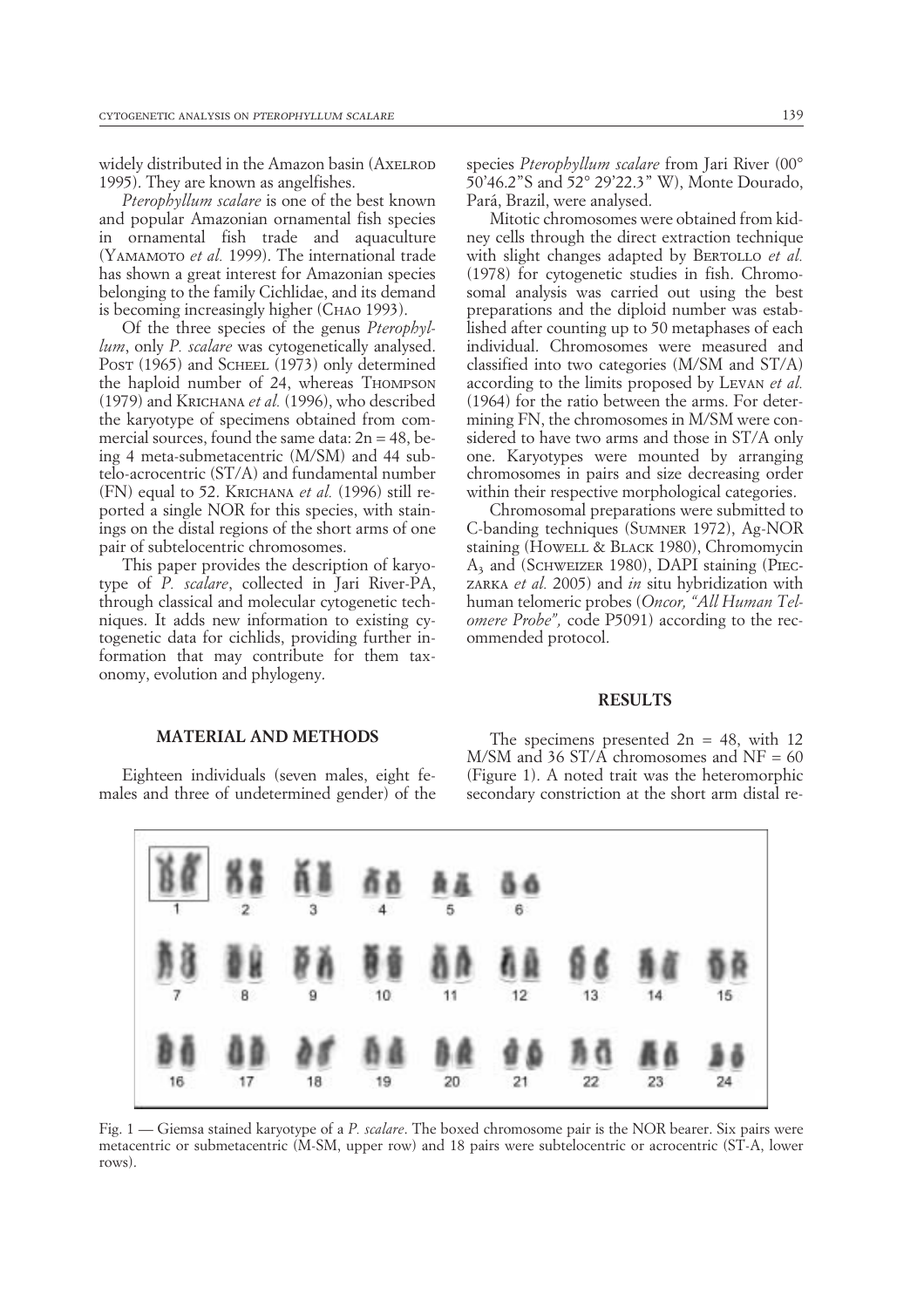gion of the biggest chromosomal pair of the karyotype. No differentiated mitotic sexual chromosomes were detected on this sample.

Large and evident constitutive heterochromatin blocks were observed at the centromeric and pericentromeric regions of all chromosomes (Figure 2). The pair 1 also presented a heterochromatic block with a less intense staining than that of the centromere. That block covers almost the whole short arm.



Fig. 2 — C-banding pattern of *P. scalare*. The arrows show the pair 1. See text for details.

NORs are located in the secondary constriction, also presenting a pronounced size heteromorphism (Figure 3). Ag-NOR/C-banding sequential staining showed that the heterochromatic block observed on the NOR bearer chromosome short arm lies adjacent but not coincident with this region (Figure 4).



Fig. 3 — NOR-staining pattern of *P. scalare*. The arrows show the pair NOR region. See text for details.



Fig. 4 — Sequential Ag-NOR staining / C-banding of *P. scalare*. It showed that the heterochromatic block observed on the NOR bearer chromosome short arm lies adjacent but not coincident with this region (arrow).

The most conspicuous  $CMA<sub>3</sub>$ -bands corresponded to Ag-NORs. Guanine-cytosine (GC) rich heterochromatin bands with fluorescence intensities slightly lower than those of the NORs also were produced by  $CMA<sub>3</sub>$  staining in some chromosomes (Figure 5a). DAPI-bands were observed at the centromeric regions of all chromosomes, including at those which were stained by  $CMA<sub>3</sub>$  but not on the NOR region (Figure 5b).

Human telomeric sequences only hybridised at the chromosomes terminal regions with no interstitial staining being observed (Figure 6).

## **DISCUSSION**

The diploid number found for the specimens of *Pterophyllum scalare* that were analysed in this work (2n=48) agrees with those reported in literature by Thompson (1979) and Krichana *et al.* (1996). It can be found on over 60% of the species of Neotropical cichlids (FELDBERG *et al.*) 2003). The karyotypic formulae from the present study (12 M/ST + 36 ST/A) showed a clear difference relative to those in the literature (4 M/SM + 44 ST/A). However, it was similar to that obtained by Silva (personal communication, 2003) on specimens collected at Barcelos town (middle Negro River, AM).

Although other authors have not mentioned before the presence of secondary constrictions on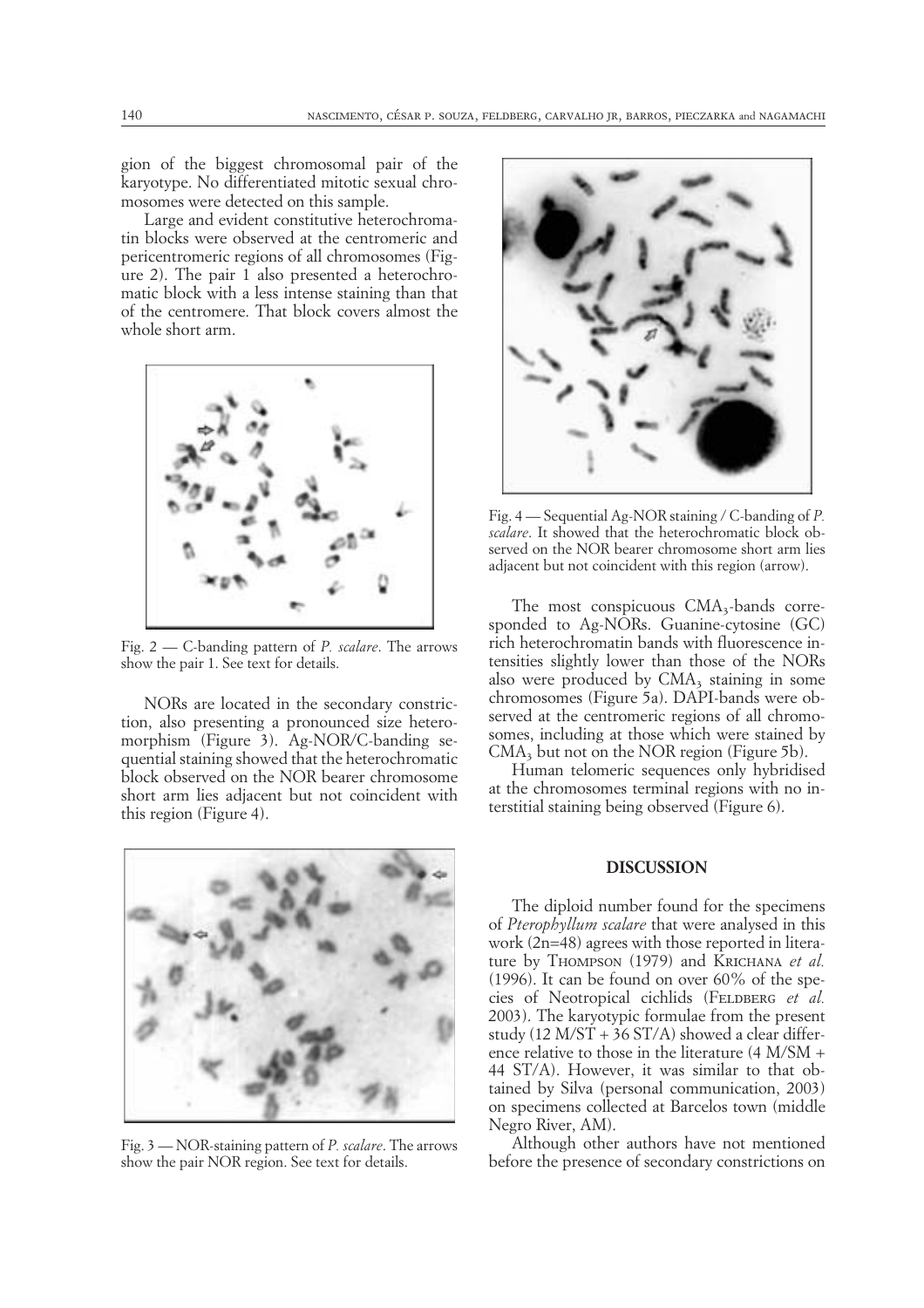

Fig. 5 — a) CMA<sub>3</sub>-banded karyotype of *P. scalare*. b) Sequenced DAPI-banded karyotype of *P. scalare*. On both figures the arrows indicate the NOR region.

the *P. scalare* karyotype, it is a common trait for the cichlid species. In general, it is strikingly pronounced on the biggest pair of the complement.

The genus *Pterophyllum* C-banding pattern is reported for the first time in the present paper, what makes it difficult to compare with data from literature. Our findings show that *P. scalare* has constitutive heterochromatin in the centromeric and pericentromeric regions of all chromosomes. This is the pattern found for all the analysed cichlid species both from the New World and Old World (FELDBERG *et al.* 2003). However, this species presents quite large heterochromatic blocks, which is a characteristic only found on one more genus *(Symphysodon*, Mesquita 2002) from family Cichlidae in addition to *Pterophyllum*. The largest pair appears as a good chromosomal marker, due to the presence of the heterochro-



Fig. 6 — Human telomeric probes hybridized in a karyotype of *P. scalare*.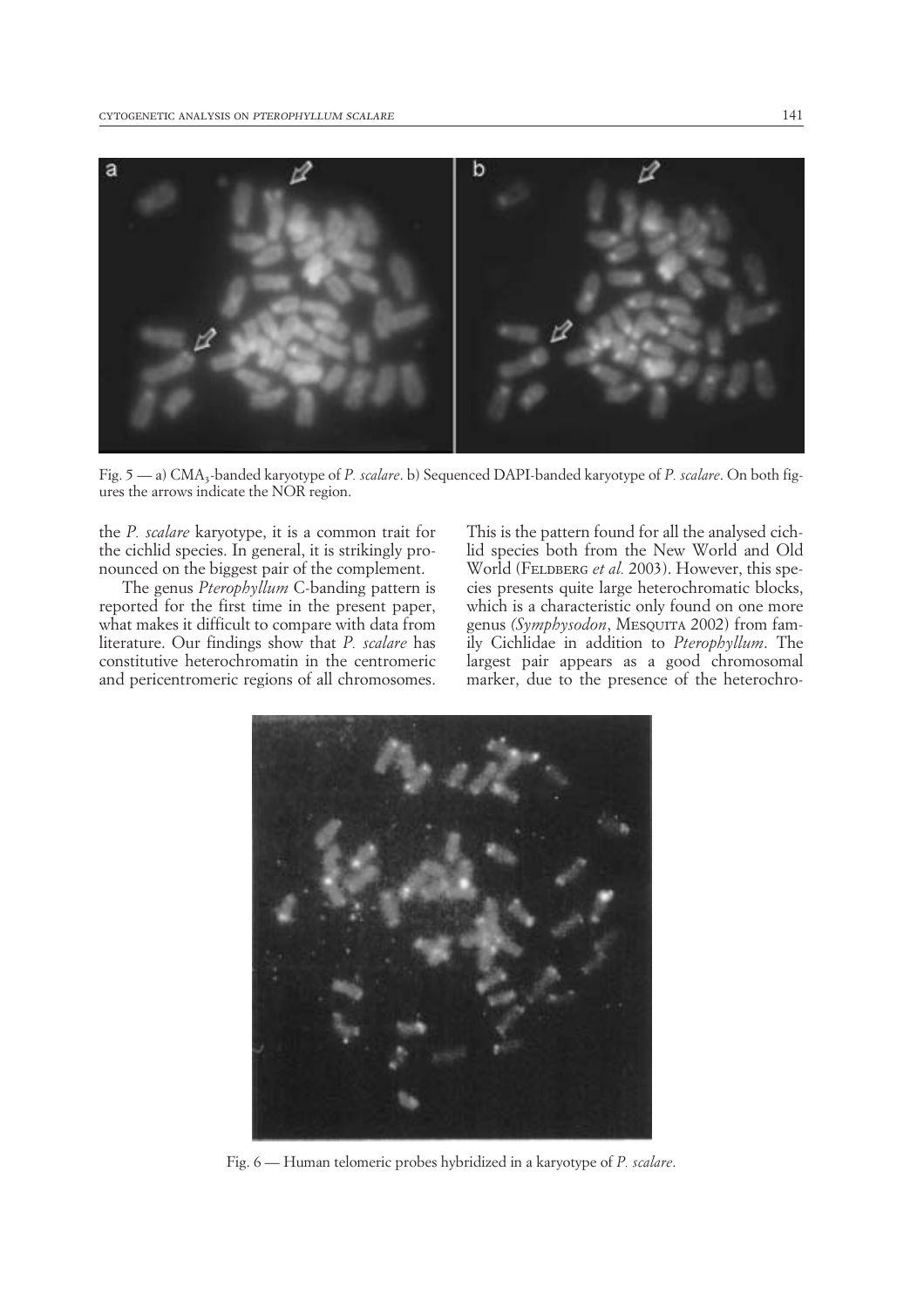matic block on the short arm with a less intensive staining than that on the centromere.

In addition to the chromosomal formula, our findings also differed for the NORs location (ST pair, distal region on short arm) reported by KRICHANA et al. (1996). SILVA (personal communication) found the same NOR locations for Barcelos specimens as observed in the present paper.

Regarding to the family Cichlidae, both NOR number and position are in agreement with those in literature, since this family may be generally characterised as a fish group with system of NORs located on the largest chromosomal pairs of the karyotype (Feldberg & Bertollo 1985b). According to Hsu *et al.* (1975), karyotypes with only one pair of NORs may be considered as ancestors of those presenting NORs distributed in various chromosomes. Although the genus *Pterophyllum* occupies a more derivate position on the phylogenetic tree proposed by KULLANDER (1998), *P. scalare* maintains a character considered to be plesiomorphic for the family Cichlidae.

According to ALMEIDA-TOLEDO *et al.* (1985), the heteromorphism on the size of the NORs, quite frequent among fish, seems to be a general trait of this chromosomal structure. A possible explanation for the heteromorphism observed on this paper can be seeing in the Figure 4 where both the NORs seem to be connected. The connection of the NORs can facilitate the occurrence of translocations between these regions (LOURENÇO et al. 1998). Variations on their number and position constitute important cytogenetic markers for characterizing species and populations.

The use of Chromomycin  $A_3$  as a fluorescent NOR stain in fish cytogenetics in some respects is preferred over silver staining, because CMA<sub>3</sub> apparently stains DNA and will differentiate NORs regardless of previous genetic activity or chromosomal stage (AMEMIYA & GOLD 1986). On this species, two types of  $CMA<sub>3</sub>$ -bands were observed. One of these, more intense, corresponds to Ag-NORs. Another one, slightly less intense, was observed at the centromere of some chromosomes. DAPI fluorochrome binds to chromosomal regions rich in adenine-thymine (AT) base pairs and has been tried on some species of fishes (AMemiya & Gold 1986). In *P. scalare*, DAPI-bands were observed at the centromeric regions of all chromosomes, showing a fluorescent pattern that was similar to that obtained by C-banding. The centromeres of some chromosomes had shown positive staining both for CMA<sub>3</sub> and DAPI, what

suggests that this centromeric heterocromatin is made of intercalated A-T and G-C rich segments.

Differences on the number of arms and location of the NORs may be accounted for chromosomal rearrangements like pericentric inversion and/or translocation, instead of heterochromatin addition, since the C-banding in our sample shows that all SM chromosomes, but for one pair, show no heterochomatic arms. Hybridization of human telomere sequence in chromosomes of animals phylogetically distant, showed the evolutionary conservation of this DNA sequence. The lack of interstitial markers indicates that those rearrangements occurred in the karyotypic differentiation involved no telomeric regions.

The chromosomal differences of Jari (present paper) and Negro (SILVA, personal communication) Rivers individuals when compared to literature, where the sample was purchased from non specified aquarists, make it clear that there are at least two species, which might be cryptic or taxonomically mistakenly classified.

These data are very important for ornamental fish aquaculture and trade, since their management and conservation may only be achieved as long as the species are well known.

**Acknowledgements** — This work was supported by: SECTAM-FUNTEC, CNPq, CAPES, UFPA/ PROPEP/PROINT, MPEG and INPA.

## **REFERENCES**

- Almeida-Toledo L. F. and Foresti F., 1985 *As Regio˜es Organizadoras de Nucle´olo em Peixes*. Cieˆncia e Cultura, 37 (3): 448-453.
- Anemiya C.T. and Gold J.R., 1986 *Chromomycin A3 stains nucleolus organizer regions of fish chromosomes*. Copeia, (1): 226-231.
- Axelrod H.R., 1995 *Dr. Axelrod's Mini-Atlas of freshwater fishes Aquarium Fishes.* T.F.H. Publications, USA, 992p.
- BERTOLLO L.A.C., TAKAHASHI C.S. and MOREIRA FILHO O., 1978 — *Cytotaxonomic considerations on Hoplias lacerdae (Pisces, Erytrinidae).* Revista Brasileira de Genética, 1: 103-120.
- BRUM M.J.I., 1995 Correlações entre a Filogenia e a *Citogene´tica dos Peixes Teleo´steos*. In: F.M. Duarte (Ed) "SBG - Série Monografias" Sociedade Brasileira de Genética, são Paulo, Brazil. 2: 5-42.
- Chao N.L., 1993 *Conservation of Rio Negro ornamental fishes*. Tropical Fish Hobbyist, 41 (5): 99-114.
- Feldberg E. and Bertollo L.A.C., 1985a *Karyotypes of 10 Species of Neotropical Cichlids (Pisces, Perciformes)*. Caryologia, 38(3-4): 257-268.